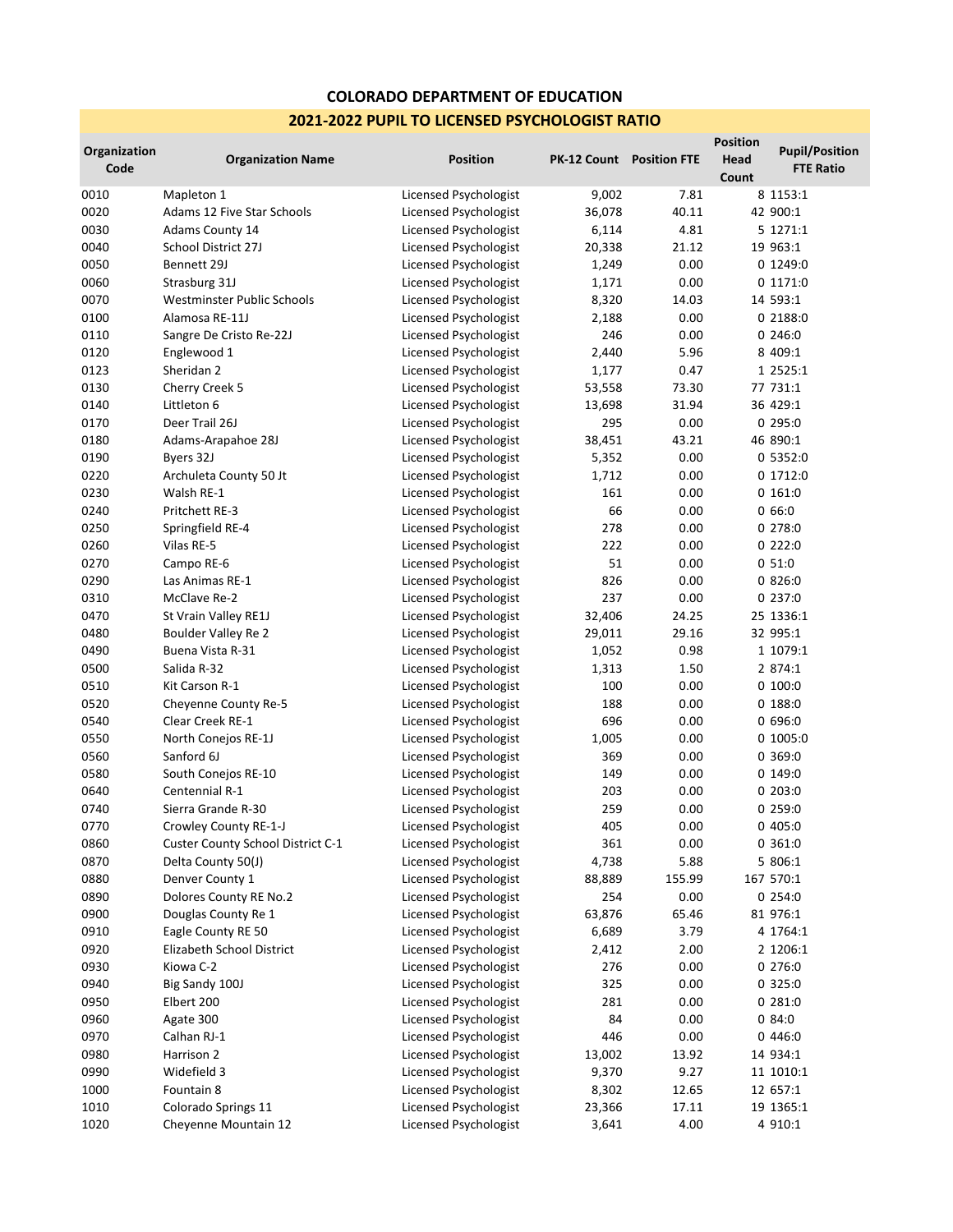| 1030 | <b>Manitou Springs 14</b>      | Licensed Psychologist | 1,329  | 0.84  | 1 1575:1  |
|------|--------------------------------|-----------------------|--------|-------|-----------|
| 1040 | Academy 20                     | Licensed Psychologist | 26,400 | 14.79 | 17 1784:1 |
| 1050 | Ellicott 22                    | Licensed Psychologist | 1,002  | 0.00  | 0 1002:0  |
| 1060 | Peyton 23 Jt                   | Licensed Psychologist | 614    | 0.00  | 0 614:0   |
| 1070 | Hanover 28                     | Licensed Psychologist | 283    | 0.00  | 0283:0    |
| 1080 | Lewis-Palmer 38                | Licensed Psychologist | 6,637  | 3.75  | 4 1770:1  |
| 1110 | District 49                    | Licensed Psychologist | 24,767 | 12.81 | 13 1933:1 |
| 1120 | Edison 54 JT                   | Licensed Psychologist | 137    | 0.00  | 0 137:0   |
| 1130 | Miami/Yoder 60 JT              | Licensed Psychologist | 313    | 0.00  | 0313:0    |
| 1140 | Canon City RE-1                | Licensed Psychologist | 3,325  | 3.08  | 5 1078:1  |
| 1150 | Fremont RE-2                   | Licensed Psychologist | 1,426  | 1.05  | 1 1364:1  |
| 1160 | Cotopaxi RE-3                  | Licensed Psychologist | 208    | 0.00  | 0208:0    |
| 1180 | Roaring Fork RE-1              | Licensed Psychologist | 5,306  | 2.00  | 2 2653:1  |
| 1195 | Garfield Re-2                  | Licensed Psychologist | 4,614  | 1.00  | 1 4614:1  |
| 1220 | Garfield 16                    | Licensed Psychologist | 1,225  | 0.00  | 0 1225:0  |
| 1330 | <b>Gilpin County RE-1</b>      | Licensed Psychologist | 437    | 0.00  | 0 437:0   |
| 1340 | West Grand 1-JT                | Licensed Psychologist | 393    | 0.00  | 0 393:0   |
| 1350 | East Grand 2                   | Licensed Psychologist | 1,286  | 0.00  | 0 1286:0  |
| 1360 | <b>Gunnison Watershed RE1J</b> | Licensed Psychologist | 2,081  | 1.69  | 2 1233:1  |
|      |                                |                       |        |       |           |
| 1380 | Hinsdale County RE 1           | Licensed Psychologist | 77     | 0.00  | 077:0     |
| 1390 | Huerfano Re-1                  | Licensed Psychologist | 512    | 0.00  | 0512:0    |
| 1400 | La Veta Re-2                   | Licensed Psychologist | 207    | 0.00  | 0 207:0   |
| 1410 | North Park R-1                 | Licensed Psychologist | 173    | 0.00  | 0 173:0   |
| 1420 | Jefferson County R-1           | Licensed Psychologist | 78,473 | 75.84 | 77 1035:1 |
| 1430 | Eads RE-1                      | Licensed Psychologist | 219    | 0.00  | 0219:0    |
| 1440 | Plainview RE-2                 | Licensed Psychologist | 137    | 0.00  | 0137:0    |
| 1450 | Arriba-Flagler C-20            | Licensed Psychologist | 139    | 0.00  | 0 139:0   |
| 1460 | Hi-Plains R-23                 | Licensed Psychologist | 153    | 0.00  | 0 153:0   |
| 1480 | Stratton R-4                   | Licensed Psychologist | 231    | 0.00  | 0 231:0   |
| 1490 | Bethune R-5                    | Licensed Psychologist | 108    | 0.00  | 0 108:0   |
| 1500 | Burlington RE-6J               | Licensed Psychologist | 749    | 0.00  | 0 749:0   |
| 1510 | Lake County R-1                | Licensed Psychologist | 1,010  | 0.00  | 0 1010:0  |
| 1520 | Durango 9-R                    | Licensed Psychologist | 5,797  | 4.22  | 4 1374:1  |
| 1530 | Bayfield 10 Jt-R               | Licensed Psychologist | 1,311  | 0.00  | 0 1311:0  |
| 1540 | Ignacio 11 JT                  | Licensed Psychologist | 640    | 0.00  | 0640:0    |
| 1550 | Poudre R-1                     | Licensed Psychologist | 29,941 | 31.75 | 37 943:1  |
| 1560 | Thompson R2-J                  | Licensed Psychologist | 15,291 | 15.70 | 17 974:1  |
| 1570 | Estes Park R-3                 | Licensed Psychologist | 1,058  | 0.98  | 1 1078:1  |
| 1580 | Trinidad 1                     | Licensed Psychologist | 789    | 0.00  | 0 789:0   |
| 1590 | Primero Reorganized 2          | Licensed Psychologist | 228    | 0.00  | 0228:0    |
| 1600 | Hoehne Reorganized 3           | Licensed Psychologist | 314    | 0.00  | 0 314:0   |
| 1620 | Aguilar Reorganized 6          | Licensed Psychologist | 114    | 0.00  | 0114:0    |
| 1750 | <b>Branson Reorganized 82</b>  | Licensed Psychologist | 502    | 0.00  | 0 502:0   |
| 1760 | Kim Reorganized 88             | Licensed Psychologist | 32     | 0.00  | 0.32:0    |
| 1780 | Genoa-Hugo C113                | Licensed Psychologist | 213    | 0.00  | 0 213:0   |
| 1790 | Limon RE-4J                    | Licensed Psychologist | 448    | 0.00  | 0448:0    |
| 1810 | Karval RE-23                   | Licensed Psychologist | 43     | 0.00  | 043:0     |
| 1828 | Valley RE-1                    | Licensed Psychologist | 1,996  | 0.00  | 0 1996:0  |
| 1850 | Frenchman RE-3                 | Licensed Psychologist | 217    | 0.00  | 0 217:0   |
| 1860 | Buffalo RE-4J                  | Licensed Psychologist | 305    | 0.00  | 0 305:0   |
| 1870 | Plateau RE-5                   | Licensed Psychologist | 160    | 0.00  | 0 160:0   |
| 1980 | De Beque 49JT                  | Licensed Psychologist | 172    | 0.00  | 0 172:0   |
| 1990 | Plateau Valley 50              | Licensed Psychologist | 305    | 0.00  | 0 305:0   |
| 2000 | Mesa County Valley 51          | Licensed Psychologist | 21,315 | 24.21 | 24 881:1  |
| 2010 | Creede School District         | Licensed Psychologist | 78     | 1.00  | 1 78:1    |
|      |                                |                       |        |       |           |
| 2020 | Moffat County RE: No 1         | Licensed Psychologist | 2,118  | 1.00  | 1 2121:1  |
| 2035 | Montezuma-Cortez RE-1          | Licensed Psychologist | 2,618  | 1.72  | 3 1525:1  |
| 2055 | Dolores RE-4A                  | Licensed Psychologist | 726    | 0.00  | 0 726:0   |
| 2070 | Mancos Re-6                    | Licensed Psychologist | 485    | 0.00  | 0485:0    |
| 2180 | Montrose County RE-1J          | Licensed Psychologist | 6,061  | 4.50  | 5 1347:1  |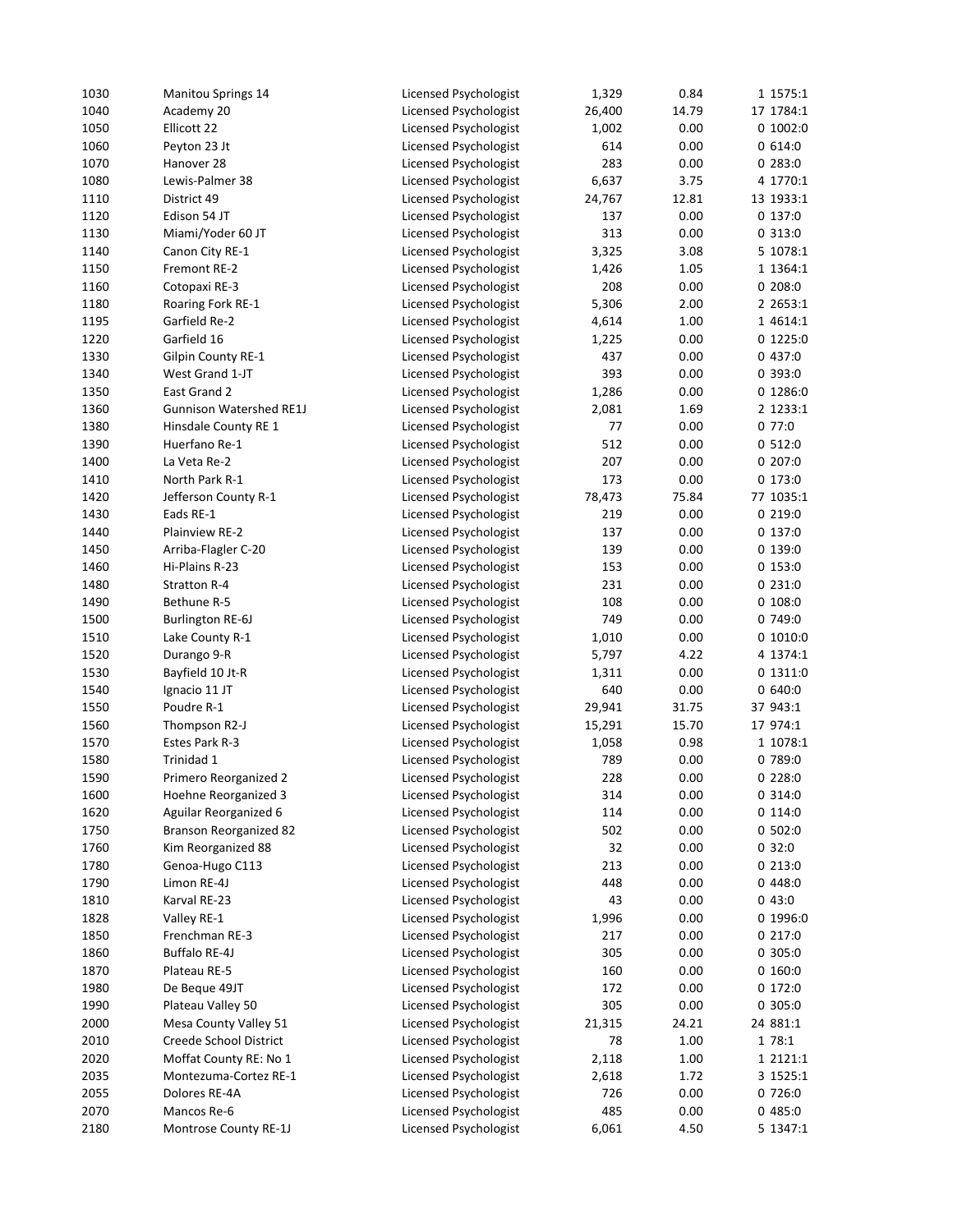| 2190 | West End RE-2                        | Licensed Psychologist | 272    | 0.00  | 0272:0    |
|------|--------------------------------------|-----------------------|--------|-------|-----------|
| 2395 | Brush RE-2(J)                        | Licensed Psychologist | 1,394  | 0.00  | 0 1394:0  |
| 2405 | Fort Morgan Re-3                     | Licensed Psychologist | 3,381  | 1.88  | 2 1803:1  |
| 2505 | Weldon Valley RE-20(J)               | Licensed Psychologist | 225    | 0.00  | 0225:0    |
| 2515 | Wiggins RE-50(J)                     | Licensed Psychologist | 819    | 0.00  | 0.819:0   |
| 2520 | East Otero R-1                       | Licensed Psychologist | 1,358  | 0.00  | 0 1358:0  |
| 2530 | Rocky Ford R-2                       | Licensed Psychologist | 676    | 0.00  | 0 676:0   |
| 2535 | Manzanola 3J                         | Licensed Psychologist | 151    | 0.00  | 0151:0    |
| 2540 | Fowler R-4J                          | Licensed Psychologist | 366    | 0.00  | 0 366:0   |
| 2560 | Cheraw 31                            | Licensed Psychologist | 231    | 0.00  | 0231:0    |
| 2570 | Swink 33                             | Licensed Psychologist | 312    | 0.00  | 0312:0    |
| 2580 | Ouray R-1                            | Licensed Psychologist | 189    | 0.00  | 0 189:0   |
| 2590 |                                      |                       | 335    | 0.00  | 0 335:0   |
|      | Ridgway R-2                          | Licensed Psychologist |        |       |           |
| 2600 | Platte Canyon 1                      | Licensed Psychologist | 837    | 0.00  | 0 837:0   |
| 2610 | Park County RE-2                     | Licensed Psychologist | 596    | 0.00  | 0 596:0   |
| 2620 | Holyoke Re-1J                        | Licensed Psychologist | 578    | 0.00  | 0 578:0   |
| 2630 | Haxtun RE-2J                         | Licensed Psychologist | 341    | 0.00  | 0341:0    |
| 2640 | Aspen 1                              | Licensed Psychologist | 1,652  | 1.00  | 1 1652:1  |
| 2650 | Granada RE-1                         | Licensed Psychologist | 196    | 0.00  | 0.196:0   |
| 2660 | Lamar Re-2                           | Licensed Psychologist | 1,573  | 0.00  | 0 1573:0  |
| 2670 | Holly RE-3                           | Licensed Psychologist | 275    | 1.07  | 1 258:1   |
| 2680 | Wiley RE-13 Jt                       | Licensed Psychologist | 262    | 0.00  | 0.262:0   |
| 2690 | Pueblo City 60                       | Licensed Psychologist | 15,134 | 14.67 | 15 1032:1 |
| 2700 | Pueblo County 70                     | Licensed Psychologist | 10,247 | 7.64  | 8 1341:1  |
| 2710 | Meeker RE-1                          | Licensed Psychologist | 724    | 0.00  | 0 724:0   |
| 2720 | Rangely RE-4                         | Licensed Psychologist | 494    | 0.00  | 0494:0    |
| 2730 | Upper Rio Grande School District C-7 | Licensed Psychologist | 403    | 0.00  | 0403:0    |
| 2740 | Monte Vista C-8                      | Licensed Psychologist | 1,074  | 0.00  | 0 1074:0  |
| 2750 | Sargent RE-33J                       | Licensed Psychologist | 330    | 0.00  | 0 330:0   |
| 2760 | Hayden RE-1                          | Licensed Psychologist | 436    | 0.00  | 0436:0    |
| 2770 | <b>Steamboat Springs RE-2</b>        | Licensed Psychologist | 2,640  | 0.00  | 0 2640:0  |
| 2780 | South Routt RE 3                     | Licensed Psychologist | 339    | 0.00  | 0 339:0   |
| 2790 | Mountain Valley RE 1                 | Licensed Psychologist | 185    | 0.00  | 0 185:0   |
| 2800 | Moffat 2                             | Licensed Psychologist | 217    | 0.00  | 0217:0    |
| 2810 | Center 26 JT                         |                       | 617    | 0.00  | 0617:0    |
|      |                                      | Licensed Psychologist |        |       |           |
| 2820 | Silverton 1                          | Licensed Psychologist | 86     | 0.00  | 0.86:0    |
| 2830 | Telluride R-1                        | Licensed Psychologist | 876    | 0.00  | 0 876:0   |
| 2840 | Norwood R-2J                         | Licensed Psychologist | 199    | 0.00  | 0 199:0   |
| 2862 | Julesburg Re-1                       | Licensed Psychologist | 775    | 0.00  | 0 775:0   |
| 2865 | <b>Revere School District</b>        | Licensed Psychologist | 133    | 0.00  | 0133:0    |
| 3000 | Summit RE-1                          | Licensed Psychologist | 3,620  | 5.39  | 6 672:1   |
| 3010 | Cripple Creek-Victor RE-1            | Licensed Psychologist | 352    | 0.00  | 0 352:0   |
| 3020 | <b>Woodland Park Re-2</b>            | Licensed Psychologist | 1,832  | 0.00  | 0 1832:0  |
| 3030 | Akron R-1                            | Licensed Psychologist | 411    | 0.00  | 0411:0    |
| 3040 | Arickaree R-2                        | Licensed Psychologist | 101    | 0.00  | 0 101:0   |
| 3050 | Otis R-3                             | Licensed Psychologist | 211    | 0.00  | 0211:0    |
| 3060 | Lone Star 101                        | Licensed Psychologist | 125    | 0.00  | 0 125:0   |
| 3070 | Woodlin R-104                        | Licensed Psychologist | 72     | 0.00  | 0 72:0    |
| 3080 | Weld County RE-1                     | Licensed Psychologist | 1,892  | 0.00  | 0 1892:0  |
| 3085 | Eaton RE-2                           | Licensed Psychologist | 1,994  | 0.00  | 0 1994:0  |
| 3090 | Weld County School District RE-3J    | Licensed Psychologist | 2,693  | 4.11  | 4 656:1   |
| 3100 | Windsor RE-4                         | Licensed Psychologist | 8,104  | 8.55  | 10 948:1  |
| 3110 | Johnstown-Milliken RE-5J             | Licensed Psychologist | 3,783  | 4.04  | 6 936:1   |
| 3120 | Greeley 6                            | Licensed Psychologist | 22,170 | 21.79 | 23 1017:1 |
| 3130 | Platte Valley RE-7                   | Licensed Psychologist | 1,078  | 0.00  | 0 1078:0  |
| 3140 | Weld Re-8 Schools                    | Licensed Psychologist | 2,482  | 4.49  | 6 552:1   |
| 3145 | Ault-Highland RE-9                   | Licensed Psychologist | 1,013  | 0.00  | 0 1013:0  |
| 3146 |                                      |                       | 186    |       | 0.186:0   |
|      | Briggsdale RE-10                     | Licensed Psychologist |        | 0.00  |           |
| 3147 | Prairie RE-11                        | Licensed Psychologist | 191    | 0.00  | 0 191:0   |
| 3148 | Pawnee RE-12                         | Licensed Psychologist | 70     | 0.00  | 0 70:0    |